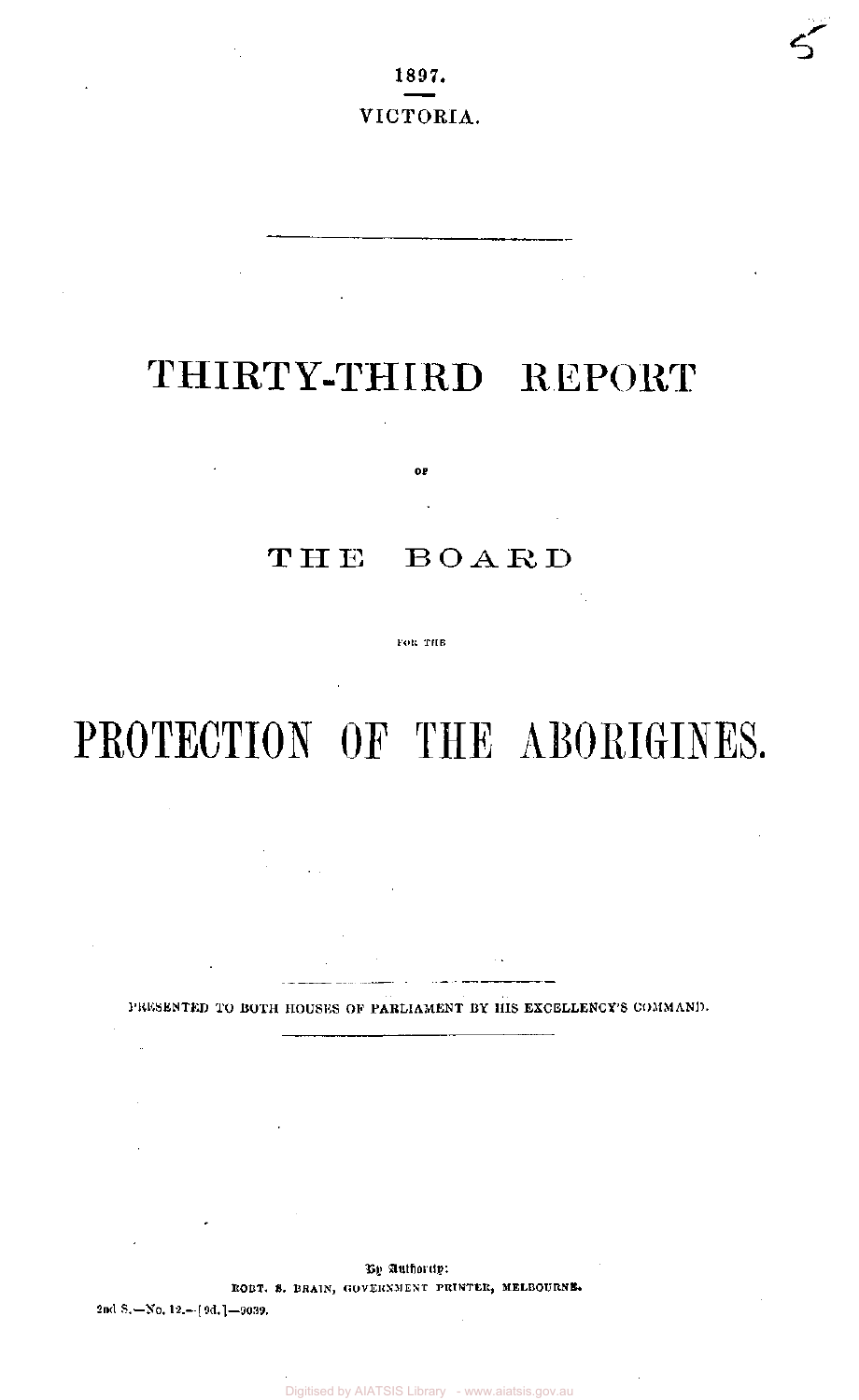#### APPENDIX VI.

STATEMEN T showing the Amounts voted for the Aborigines, and the Amounts expended from 1st July , 1896, to 30th June , 1897.

| $Vote 1896 - 7 -$                                                                               |        |                    | $f$ $s$ , $d$ . |                                                                                                         |                    |           |     | £       | s, d, |    |
|-------------------------------------------------------------------------------------------------|--------|--------------------|-----------------|---------------------------------------------------------------------------------------------------------|--------------------|-----------|-----|---------|-------|----|
| Division No. 17, Subdivision No. 1<br>$£636 \t0 \t0$                                            |        |                    |                 | Salaries<br>Medical attendance and medicine                                                             | £824 2<br>139 16 9 |           | - 9 |         |       |    |
| 186 0 0<br>$\bullet$<br>$\bullet$                                                               |        | 822                | Ω.              | Stores, provisions, clothing, trans-<br>port, and incidentals<br>$***$                                  | 2,890 12 11        |           |     |         |       |    |
| Division No. 17, Subdivision No. 3-<br>Contingencies-                                           |        |                    |                 | Repairs and improvements to                                                                             |                    |           |     |         |       |    |
| Medical, &c.<br>£140<br>$\cdots$<br><br>2,950 0<br>Stores, &c.<br>$\cdots$<br>$\cdots$          | 0      |                    |                 | stations<br>$\cdots$<br>$\cdots$<br>Labour, purchase of stock, seeds,<br>and other expenses of cultiva- | $209$ 3 0          |           |     |         |       |    |
| 210<br>$\mathbf{0}$<br>Repairs, &c.<br>$\ddotsc$<br><br>530<br>0<br>Labour, &c.<br>$\cdots$<br> | 0      |                    |                 | tion<br><br><br><br>Management of stations and                                                          | 527 3 9            |           |     |         |       |    |
| 462<br>0<br>Management, &c.<br>$\cdots$<br>250<br>0<br>Travelling expenses<br>$\cdots$          | 0<br>0 |                    |                 | depôts, including insurance<br>Travelling expenses of officers,                                         | 445 0 6            |           |     |         |       |    |
| $\theta$<br>130<br>Stationery, &c.<br>$\cdots$                                                  | - 0    | 4,672              |                 | members of Board, and Abo-<br>rigines<br>$\cdots$                                                       | 249100             |           |     |         |       |    |
| Supplementary Estimates, 1896-7-                                                                |        |                    |                 | $\cdots$<br>Stationery and office expenses                                                              | $121 \t17 \t9$     |           |     |         |       |    |
| Division No. 17, subdivision No. 2<br>£3 0 0                                                    |        |                    | 300             |                                                                                                         |                    |           |     | 5,407   |       | 75 |
|                                                                                                 |        |                    |                 | Unexpended balance of vote-<br>Subdivision No. 1<br>$\cdots$<br><br><br>$\cdots$                        | £0<br>0            | 611<br>46 |     |         |       |    |
| $\cdots$<br>$\alpha \sim 1$                                                                     |        |                    |                 | ,,<br>$\overline{2}$<br>(Supple-<br>32<br>mentary)                                                      |                    | 0, 5, 10  |     |         |       |    |
|                                                                                                 |        |                    |                 | 8<br><br>$\cdots$<br>98                                                                                 | 88 15 4            |           |     | 89 12 7 |       |    |
|                                                                                                 |        | $\pounds5,497$ 0 0 |                 |                                                                                                         |                    |           |     | £5,497  |       |    |

ALBERT A. C. LE SOUËF, Vice-Chairman.

F. A. HAGENAUER, Secretary.

Melbourne, 3rd August, 1897.

We certify that we have examined the above statement of amounts voted and expended for the year ended 30th June, 1897, and find the same to be correct.

A. MORRAH,<br>A. W. HOWITT, Commissioners of Audit.

Audit Office, Melbourne, 14th October, 1897.

### APPENDIX VII.

STATEMENT showing the Amounts Expended on the various Stations and Depôts from 1st July, 1896, to 30th June, 1897.

| Station.                   |                                  |               | Salaries.            |     |          | Medical.<br>&c.  |             | Stores, &c.                                                     |       |           |     | Repairs,<br>dи. |              |                       | Labour.<br>ŵс. |       |                   | and<br>Insurance. | Management                                |   | <b>Travelling</b><br>Expenses. |              | Stationery,              | &с.  |       |                                | Total.     |               |
|----------------------------|----------------------------------|---------------|----------------------|-----|----------|------------------|-------------|-----------------------------------------------------------------|-------|-----------|-----|-----------------|--------------|-----------------------|----------------|-------|-------------------|-------------------|-------------------------------------------|---|--------------------------------|--------------|--------------------------|------|-------|--------------------------------|------------|---------------|
| Coranderrk                 | $\ddotsc$<br>$\sim 100\,M_\odot$ | £<br> 298 13  | $\mathbf{g}_{\perp}$ | d.  | £        | 30 10            | s, d.<br>41 | £.<br>540 19                                                    | $s$ . | d.<br>-01 | £   |                 | s, d.        | £<br>36 12 9.290 16   |                | s. d. | £                 |                   | $s, d$ .<br>7 14 2                        | £ | $R_{\rm{c}}$<br>$1 + 1$        | $ d_1 $      | £                        |      | s, d. | £<br>2 15 11 1,208             |            | 13            |
| Framlingham                | $\cdots$                         |               | $\cdots$             |     |          | 31 16            | O.          | 344 1                                                           |       | 31        |     | 12 11           | -81          | 19                    | 3              | 01    | 17                | -5                | -6                                        |   |                                |              |                          | 7 15 | -31   | 432 12 6                       |            |               |
| Lake Condah                | $\cdots$                         |               | $\cdots$             |     |          | 15 <sub>18</sub> | -0!         | 408 19                                                          |       | -61       | 37  | 2               | 6.           |                       | 28 10          |       | 6 100             | $\mathbf{0}$      | - 0                                       |   | $\ddotsc$                      |              |                          | 1 19 | -OI   | $592 + 9 + 6$                  |            |               |
| Lake Wellington            | $\ddotsc$                        |               | $\cdots$             |     | 40       | - 6              | -41         | 422 14                                                          |       |           | 52. | $\mathbf{2}$    |              | 3:109                 | 9              |       | 6 100             |                   | $\begin{smallmatrix}0&0\end{smallmatrix}$ |   | $\sim$                         |              |                          | 2 16 | -3    | 727                            | 94         |               |
| Lake Tyers                 | $\cdots$                         |               | $\cdots$             |     |          | 5 IO             | -61         | $411 - 7$                                                       |       | -71       |     | $5\quad 0$      | $\mathbf{2}$ | $3+$                  |                |       | $4\,0\,100\,0\,0$ |                   |                                           |   | $\cdots$                       |              |                          | I 19 | - 01  | 558                            |            | $\frac{1}{3}$ |
| Lake Hindmarsh             | $\cdots$                         |               | $+ + +$              |     |          | 14 11 7          |             | 400 15 10                                                       |       |           |     | 42 13 10        |              |                       | 44 S           |       | $5 100 \t0 \t0$   |                   |                                           |   | $\cdots$                       |              |                          | 1196 |       | $604$ 8 8                      |            |               |
| Melbourne<br>and<br>Depôts |                                  | 10 525        | -9                   | -81 |          | 140              |             | 361 15                                                          |       | 4!        |     |                 |              | $22\ 19\ 5\ 0\ 12\ 4$ |                |       |                   |                   | 20 0 10                                   |   |                                |              |                          |      |       | [249 10 0 102 13 4 1, 284 4 11 |            |               |
| Total Expended             |                                  | $\ln 824 + 2$ |                      |     |          |                  |             | 9 139 16 9 2,890 12 11 209 3 0 527 3                            |       |           |     |                 |              |                       |                |       | $9 445 \t0 \t6$   |                   |                                           |   |                                |              | $ 249 \t10 \t0 121 \t17$ |      |       | 9 5,407                        |            | $7-5$         |
| Amount Voted               |                                  |               |                      |     |          |                  |             | 825 0 0 140 0 0 2,950 0 0 210 0 0 530 0 0 462 0 0 250 0 0 130 0 |       |           |     |                 |              |                       |                |       |                   |                   |                                           |   |                                |              |                          |      |       | 0'5,407                        |            | $0 \quad 0$   |
| Balance Unexpended         |                                  |               | 017                  | -31 | $\theta$ | 3                | 31          | 59                                                              | - 7   |           |     | 017             | 0.           |                       | 2/16           | -31   |                   |                   | 16196                                     |   | $0\,10$                        | $\mathbf{0}$ | 8.                       | 2    |       |                                | $8912 - 7$ |               |

 $\mathcal{O}^{\mathcal{O}}_{\mathcal{O}}$ 

By Authority: ROBT. S. BRAIN, Government Printer, Melbourne.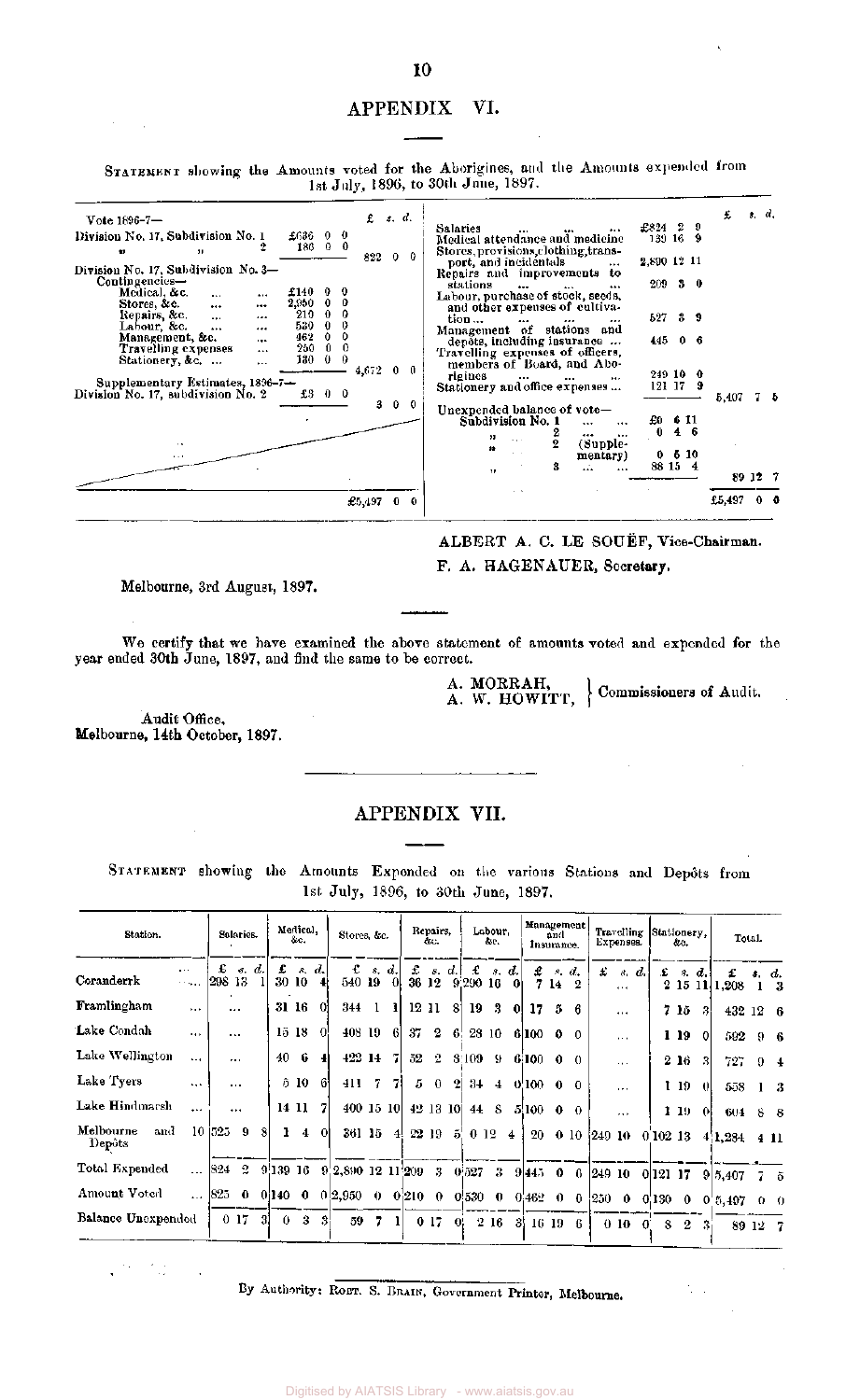#### MEMBERS OF THE BOARD FOR PROTECTION OF THE ABORIGINES.

The Hon. the Chief Secretary, Chairman.

A. A. C. Le Souef, Esq., Vice-Chairman.

W. Anderson, Esq.

E. H. Cameron, Esq., M.P.

F. R. Godfrey, Esq.

J. R. Hopkins, Esq.

Alex. Morrison, Esq., LL.D.

W. E. Morris, Esq.

D. N. McLeod, Esq.. M.P.

C. M. Officer, Esq.

F. A. Hagenauer, General Inspector and Secretary.

 $\sim$   $\sim$ 

 $\ddot{\phantom{a}}$ 

|                        |          |           |                      | APPROXIMATE COST OF REPORT. |              |                      |                                  | 4 J. J. |
|------------------------|----------|-----------|----------------------|-----------------------------|--------------|----------------------|----------------------------------|---------|
| Preparation-Not given. |          |           |                      |                             |              |                      |                                  |         |
| Printing (790 copies)  | $\cdots$ | $\bullet$ | $\ddot{\phantom{1}}$ | $\bullet\bullet$            | <br>$\cdots$ | $\ddot{\phantom{0}}$ | $\sqrt{3}$ $\sqrt{3}$ $\sqrt{6}$ |         |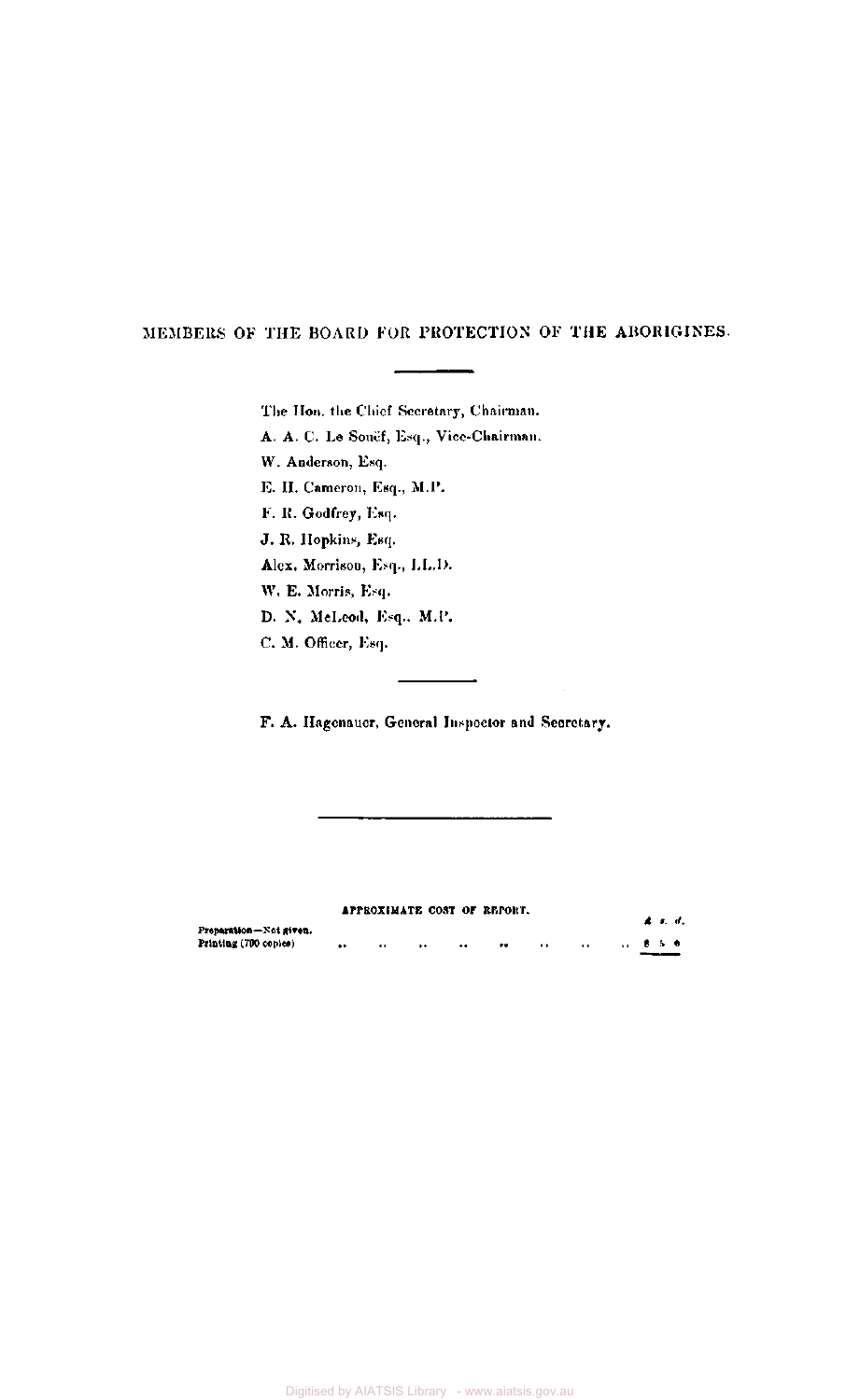# REPORT.

#### Melbourne, 9th September, 1897.

#### **MAY** IT PLEASE YOUR EXCELLENCY,

The Board for the Protection of Aborigines have the honour to submit for Your Excellency's consideration this, their Thirty-third, Report on the state and condition of the Aborigines of this colony, together with reports from managers of stations and statements of accounts, &c., &c.

1. The Board have held twelve ordinary and two special meetings during the past year.

2. The number of Aborigines and half-castes under certificates belonging to the various stations is as follows:—

|                                |       |          |          |       |                      | Lowest<br>Number, |     | -Highest<br>Number, |
|--------------------------------|-------|----------|----------|-------|----------------------|-------------------|-----|---------------------|
| Coranderrk                     |       | $\cdots$ |          |       | from 68              |                   | t٥  | 81                  |
| Condah<br>$\cdots$             |       |          |          |       | $\ddot{\phantom{1}}$ | 58                | tυ  | 74                  |
| Ebenezer                       |       |          |          |       | ,,                   | 35                | to  | 58                  |
| Framlingham                    |       |          |          |       | $\ddot{}$            | 30                | 10  | 36                  |
| Lake Tyers                     |       |          |          |       | $\ddot{\phantom{1}}$ | 33                | tο  | 56                  |
| Ramahyuck                      |       |          |          |       | ,,                   | 64                | to  | 90                  |
| Depôts, and away from stations |       |          |          | 1.1.1 |                      | 79                | to. | 79                  |
|                                | Total |          | $\cdots$ |       |                      | 367               | ŧο  | 474                 |

3. Return of marriages, births, and deaths

|             |                      |          |          |          | Marriages.   |          | Births. |          | Deaths.   |
|-------------|----------------------|----------|----------|----------|--------------|----------|---------|----------|-----------|
| Coranderrk  |                      | $\cdots$ |          |          |              |          | 2       | $\cdots$ |           |
| Condalı     | $\ddot{\phantom{a}}$ |          |          |          | $\cdots$     |          |         | $\cdots$ | 6         |
| Ebenezer    | $\cdots$             |          |          |          | ı            | $\cdots$ | 2       |          | $\ddotsc$ |
| Framlingham |                      |          |          |          |              | $\cdots$ |         |          |           |
| Lake Tyers  |                      |          | $\cdots$ | $\cdots$ |              | $\cdots$ | 2       |          | 1         |
| Ramahyuck   |                      |          |          |          |              |          |         |          | 7         |
| Depôts      | $\ddotsc$            |          |          | $\cdots$ | $\cdots$     |          |         |          | 6         |
|             |                      |          |          |          |              |          |         |          |           |
|             |                      | Total    | $\cdots$ |          | $\mathbf{1}$ |          |         |          | 21        |
|             |                      |          |          |          |              |          |         |          |           |

#### Decrease during the year, 14.

4. In accordance with the rules and regulations, rations, clothes, blankets, and other comforts for Aborigines and those half-castes who are still under the Board's care, have been regularly supplied through the managers of stations and authorized agents at the various depots throughout the colony. Medical attendance and medicine have likewise been provided in every case when required. Unforeseen or special cases have always received due and careful attention during the regular visits of the General Inspector or by the Board's agents in the different localities where they usually reside.

5. All the stations and most of the depots have been visited by members of the Board during the past year, besides the regular visits of the General Inspector, so that they might be personally acquainted with the whole state and conditions of the Aborigines, and might assist in cases where special help is needed.

6. From personal knowledge thus obtained, members of the Board take this opportunity of again stating their unanimous opinion that it would be a wise policy for the greater comfort and better management of the Aborigines to amalgamate some of the stations under their control as soon as possible.

7. In a number of cases, boys and young men who have received a good education at the station schools, have given considerable trouble to the managers, as in some cases they refuse to do their work at home, and rather adopt a vagabond life instead of earning their living by the labour of their hands. The Board, after careful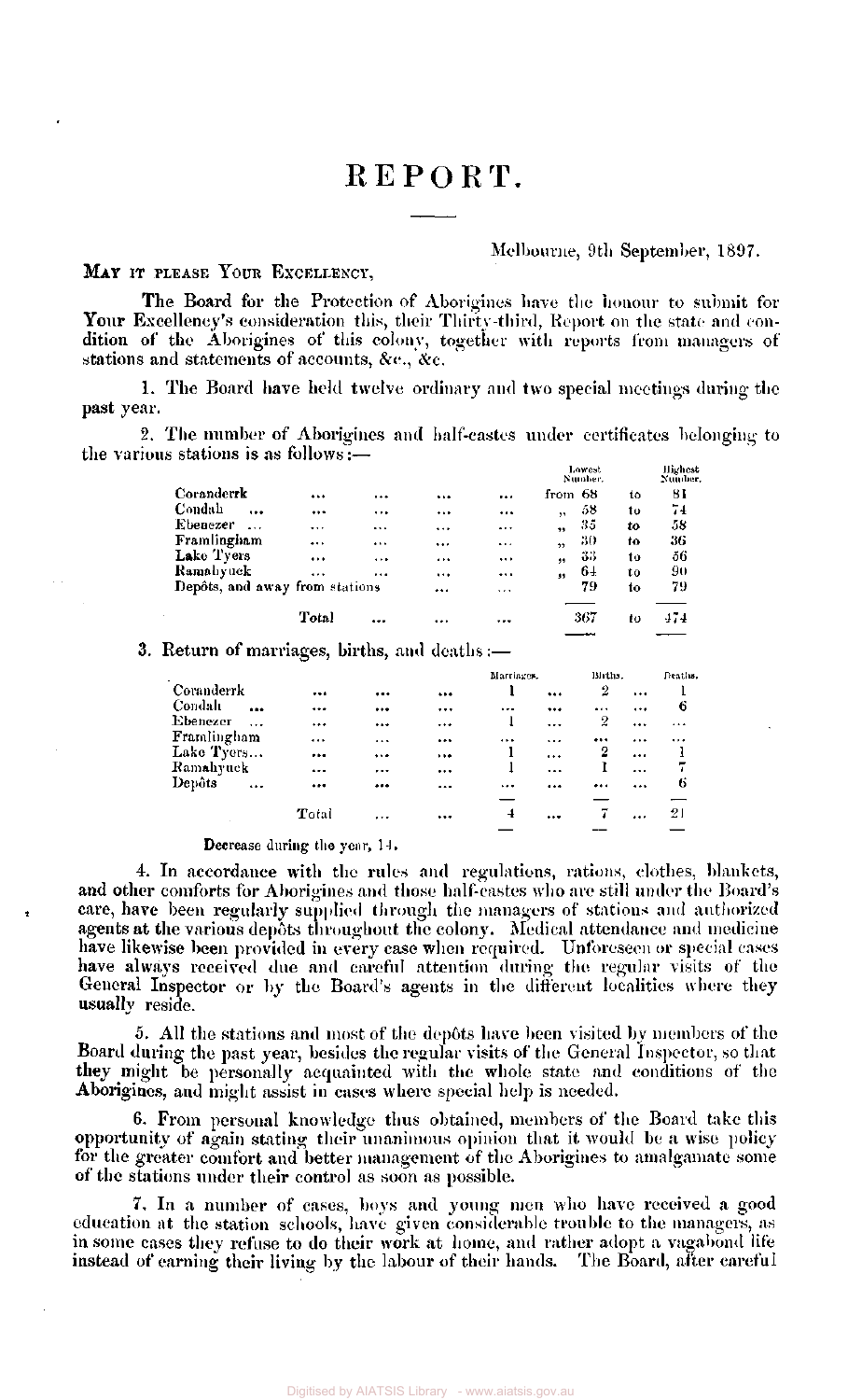consideration, propose to apprentice those who will not work on the stations to useful trades or to farmers, so that they may earn their living and become useful members of the community.

8. The quantity of 9,700 acres of good land from the reserves at Coranderrk, Framlingham, Condah, Dergholm, Ramahyuck, and Lake Tyers, having been handed back to the Department of Lands, the income from that source has been considerably reduced, as will be observed from the statements of managers.

9. Regarding the particulars of the different stations, the reports of managers in the Appendices give all needful information.

The following table shows (1) the total expenditure ; (2) the net income ; and  $(3)$  the actual cost of each station:  $\overline{\phantom{a}}$ 

|          |                                   |                                          |   |        |                                             |     | Actual Cost, |                           |                      |       |   |                     |
|----------|-----------------------------------|------------------------------------------|---|--------|---------------------------------------------|-----|--------------|---------------------------|----------------------|-------|---|---------------------|
|          |                                   | £                                        |   | d.     |                                             | £.  |              |                           |                      | £     |   | s. d.               |
| $\cdots$ | $\cdots$                          | 1.208                                    |   | - 3    |                                             |     |              | - 4                       | $\ddotsc$            | 765   |   | 9 11                |
|          | $\ddotsc$                         | 592                                      | 9 | -6     | $\cdots$                                    |     |              | -2                        | $\ddotsc$            | 875   |   | 411                 |
|          |                                   | 604                                      | 8 | -8     |                                             |     |              | 5                         | $\cdots$             | 670   | 7 |                     |
|          |                                   |                                          |   | -6     | $\cdots$                                    |     | $\cdots$     |                           |                      |       |   | - 6                 |
|          |                                   | 558                                      |   | -3     |                                             | 22  | 0            | -9                        | $\ddotsc$            | 580.  | 2 | - 0                 |
|          |                                   | 727                                      | 9 | -4     |                                             | 82. | 5            | -6                        |                      |       |   |                     |
|          |                                   | 1,284                                    |   |        |                                             |     |              |                           |                      | 1.284 |   | 4 11                |
|          | Name of Station. <sup>6</sup><br> | <br>$\cdots$<br>Melbourne and Ten Depôts |   | 432 12 | Total Expenditure,<br>$\mathbf{3.}$<br>4 11 |     |              | 442 11<br>272 18<br>65 18 | Net Income.<br>s. d. |       |   | 432 12<br>809 14 10 |

" All station accounts are duly examined and audited at **the end** of each financial year, The income from Coranderrk is paid into the Treasury.

10. The Board also wish to repeat that a number of half-castes, who left the stations since the passing of the Act No. 912, have settled on small farms or on village settlements ; some have gone into service and have done fairly well, whilst others, who are too lazy to work, are endeavouring to return to the stations, which the Board under no circumstances can allow, as it would be entirely against the wise enactment of Parliament, and at the same time do great harm to the people themselves.

11. In reference to the education of children at the different station schools under the Department of Education, the Board have much pleasure in stating that very fair progress has been made during the past year.

12. The Board regret to state that the health of the Aborigines generally throughout the colony has not been good, but that medical aid has been bestowed in all cases. There is a constant decrease in their numbers.

I have the honour to be,

Your Excellency's most obedient servant.

ALBERT A. C. LE SOUEF, Vice-Chairman.

His Excellency

The Right Honorable Lord Brassey, K.C.B.,

 $\&c., \qquad \&c., \qquad \&c.$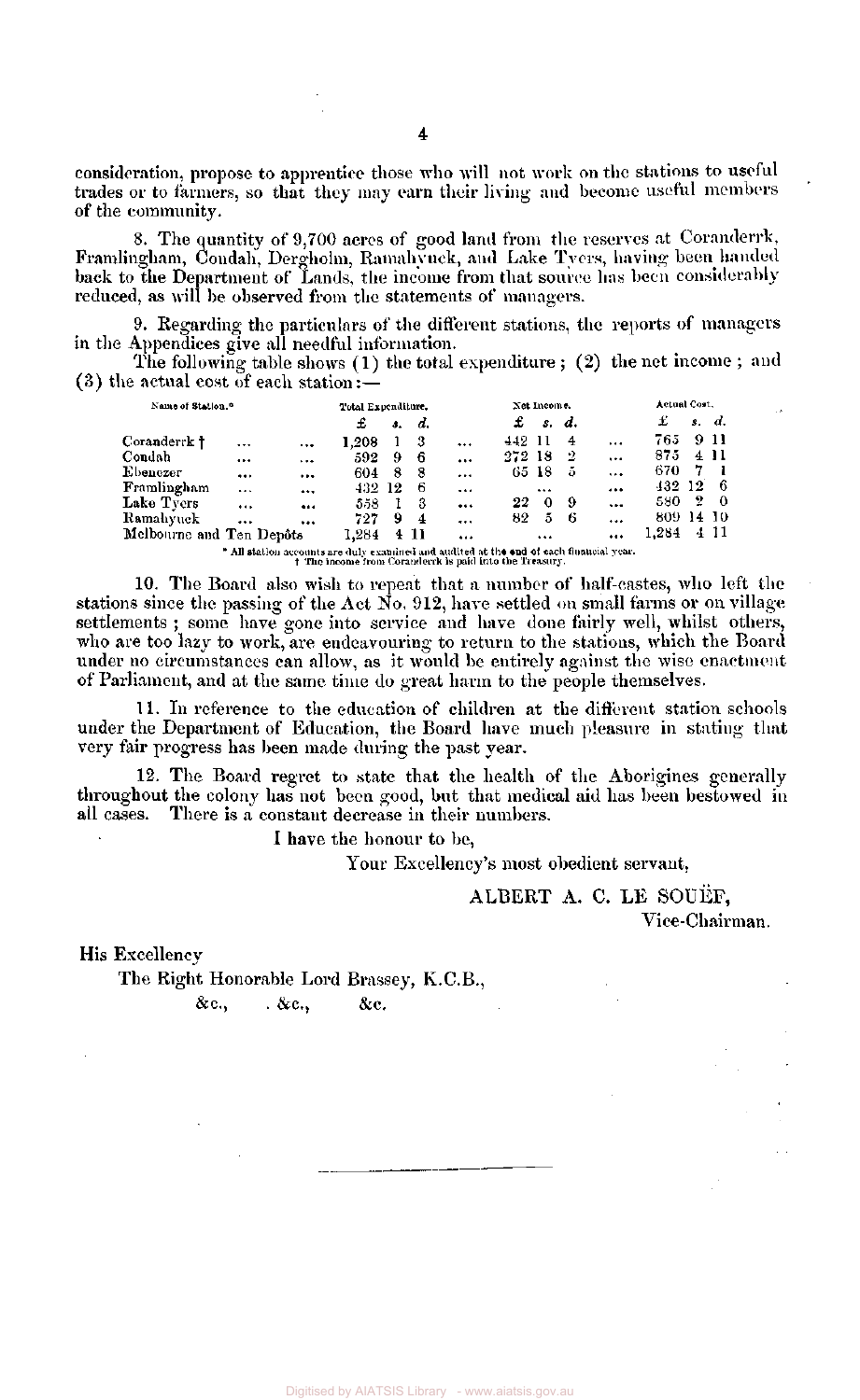### APPENDICES.

#### APPENDIX I.

#### Coranderrk Aboriginal Station,  $\text{Str},$  1897.

I have the honour to forward you my Annual Report of this station, and of the Aborigines connected with it, dating from 1st July, 1896, to 30th June, 1897.

I. The number of Aborigines resident on the station and the average for each month during the year has-been as follows :—

|                |          | 1896.    |                |          |                 |          |          | 1897 |                |                 |
|----------------|----------|----------|----------------|----------|-----------------|----------|----------|------|----------------|-----------------|
|                |          |          | Lowest Number. |          | Highest Number. |          |          |      | Lowest Number. | Highest Number. |
| July           | $\cdots$ |          | -69            | $\cdots$ | 69              | January  | $\cdots$ |      | 73             | <br>74          |
| August         | $\cdots$ |          |                |          | 72              | February |          |      | 76             | <br>--          |
| September      |          |          | 68             | $\cdots$ | 70              | March    | $\cdots$ |      | 75             | <br>-31         |
| <b>Dctober</b> | $\cdots$ | $\cdots$ | - 17<br>دە     |          | 73              | April    |          |      | 75             | <br>80          |
| November       |          | $\cdots$ | 72             |          | 72              | May      | $\cdots$ |      | -69            | <br>76          |
| December       |          |          | 72             |          | 73              | June     | $\cdots$ |      | -68            |                 |

|  | 2. TAELE OF BIRTHS. |  |  |  |
|--|---------------------|--|--|--|
|--|---------------------|--|--|--|

| Date.                                                                | Name.                                      | Sex. | Parents' Name. | Colour.          |
|----------------------------------------------------------------------|--------------------------------------------|------|----------------|------------------|
| 24th July, 1896    Edward Thomas<br>26th December, 1896. Frances Amy | $\mathbf{r}$ and $\mathbf{r}$<br>$\ddotsc$ |      |                | Black,<br>Black, |

|       |                                                                       |      | DEATH. |                 |         |
|-------|-----------------------------------------------------------------------|------|--------|-----------------|---------|
| Date. | Name.                                                                 | Sex. | Age.   | Cause of Death. | Colour. |
|       | 8th February, 1897   Ellen Mary Carmichael   F.   3 years   Pneumonia |      |        | $\cdots$<br>    | Black.  |

#### MARRIAGE.

1st April, 1897, Betsy Hammond and Win. Marks were married by the Rev. Pastor Herlitz.

3. Religious services are regularly held for the people on the station, and religious instruction is given to the children both on week-days and Sundays, and all the services are generally well and willingly attended.

4. The day school for the children is under the control of the Education Department, and the results, educationally, are most satisfactory.

5. The quantity of ground belonging to the station is now about 2,000 acres, and is all enclosed with a good and substantial post and rail fence, and subdivided into twelve paddocks, varying in size from 4 to 350 acres. About 40 acres are generally cultivated, and the produce consists of wheat, oats, potatoes, and hops, &c.

The hop crop was, as usual, heavy and good, and again realized the highest price in the market. The whole crop when sold realized the handsome sum of £402 7s, 8d., which amount was paid into the Treasury, Melbourne.

6. The kinds and number of stock at this date are :—Cows, 51 ; calves, 3 ; heifers, 49 ; steers, 60 ; bulls, 3 ; working bullocks, 8 ; horses, 16 ; total, 190. On an average about fourteen cows are milked daily for the use of the whole station. Thirty-four steers and eleven cows have been killed for food, and two bullocks and three steers were sold for  $£28$ , which amount was also paid into the Treasury.

7. The number of buildings is 25, nineteen of which have been regularly occupied by the natives, and upon the whole have been well and cleanly kept. The other buildings consist of the manager's and teacher's houses, church, school, store, and stable, &c. One new cottage for orphan girls has been erected.

8. The men are mostly employed in farm and hop-garden work, and the women in domestic duties ; and in their spare time they make mats and baskets for sale. The boys and girls are also encouraged to make themselves useful when not in school.

9. The blacks do not now hunt much for native game, because they are regularly supplied with beef and mutton at the station, and also because they have now only a small and limited portion of land to hunt upon.

10. There has not been quite so much trouble during the year by the natives obtaining intoxicating drink as in past years, and they are always discouraged in the use of it.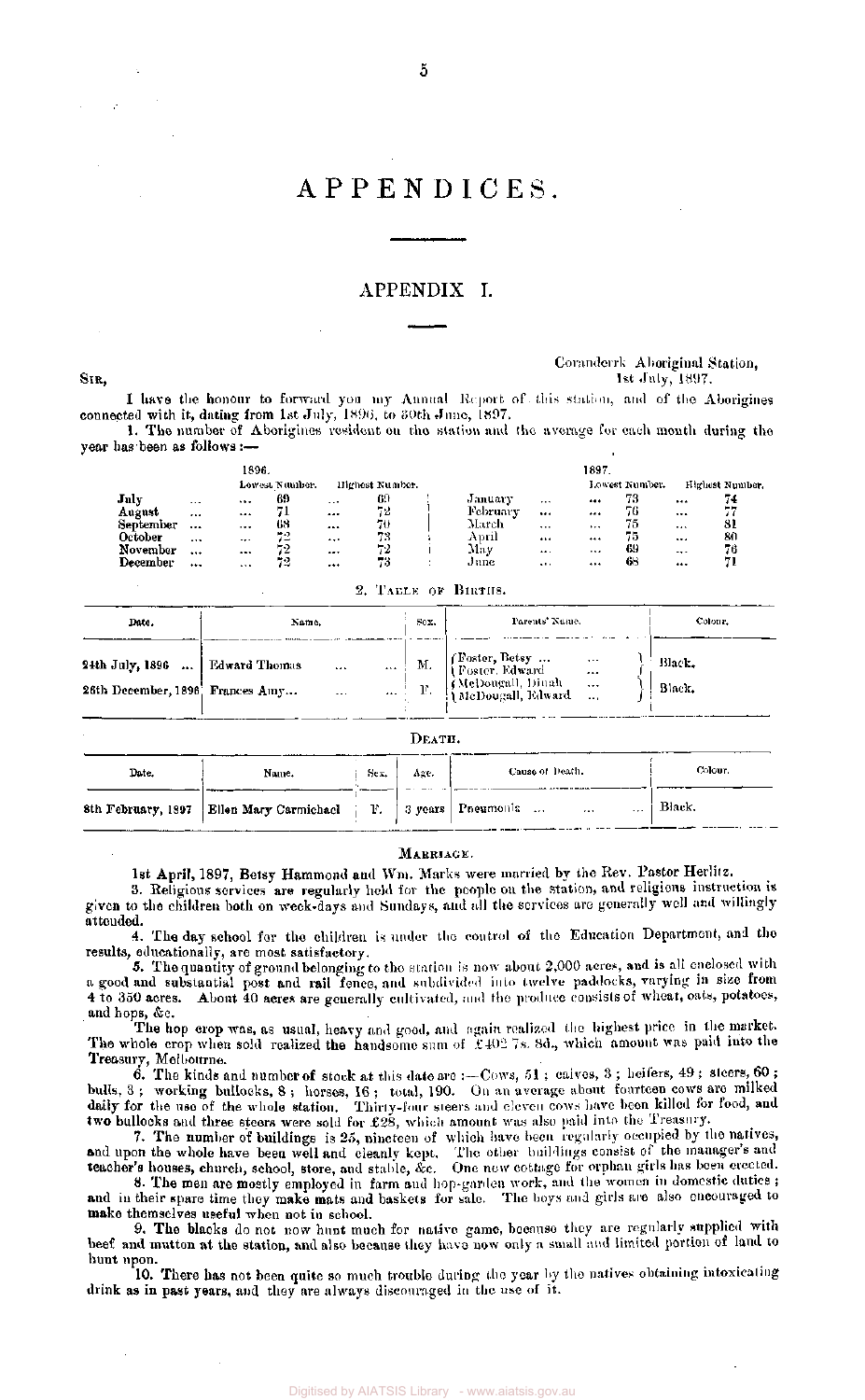11. There are now no half-castes living here who come under the operation of the law, nor are any residing here under certificates.

12. I am very thankful to say that the usual supply of rations and clothing granted by the Board has boon very good and satisfactory in every way, and I beg to tender to you and the Board the grateful thanks of all the blacks, and myself too, for your most ready and prompt attention to all matters affecting the comfort and welfare of the natives, and the station generally,

J have the honour to be, Sir,

Your obedient servant, JOSEPH SHAW.

The Rev. F. A. Hagenauer, General Inspector, Board for Protection of Aborigines, Melbourne.

#### APPENDIX II.

#### Mission Station, Lake Condah, Sir, 19th August, 1897.

As the time is near when the Reports of station managers are required, I have pleasure in reporting with regard to the condition and management of this station for the year ended 30th June, 1897, as follows :—

1. The attendance during the year was—Lowest number, 58 ; highest, 70 ; total, 74.

2. Births : Nil*.* Marriages : *Nil.* 

DEATHS, 1896-7.

| Name.                                                                                                 |                                                                                              | Colour.                                            |                                        | Cause of Death.                                                                                                                            |                                  | Age.                                                                      |
|-------------------------------------------------------------------------------------------------------|----------------------------------------------------------------------------------------------|----------------------------------------------------|----------------------------------------|--------------------------------------------------------------------------------------------------------------------------------------------|----------------------------------|---------------------------------------------------------------------------|
| Harriet Turner<br>Mabel McLeod<br>Mary Gorrie<br>Thomas E. Watson<br>Flora Turner<br>Johnston Mobourn | $\cdots$<br>$\ddot{\phantom{0}}$<br>$\ddot{\phantom{0}}$<br>$\cdots$<br>$\cdots$<br>$\cdots$ | Black<br>Black<br>Black<br>Black<br>Black<br>Black | $\cdots$<br>$\overline{a}$<br>$\cdots$ | Tubercular peritonitis<br>Phthisis pulmonatis<br>Senile decay<br>$***$<br>Acute phthisis<br><br>Phthisis pulmonatis<br>Phthisis pulmonatis | $\cdots$<br><br><br><br>$\cdots$ | 15 years.<br>19 years.<br>80 years.<br>5 years.<br>12 years.<br>18 years. |

*'6.* Public worship, in the form of short family prayers, was kept daily, morning and evening, and full church service twice on Sundays ; Sunday school being held in the afternoon. All these meetings were well attended by young and old, who are thus taught to become good citizens in this world and to live so that they may be such for the next also.

4. The school, which is under the Education Department, is still carried on by Miss Hooper, with satisfactory results; the percentage at the last examination being considerably higher than it was last year.

5. The land belonging to this station reserve is now 2,000 acres. We had sixteen acres under cultivation with oats for hay, and potatoes for the use of the people, as well as maize and sorghum for feed for stock. Although the season was exceptionally dry, we had hay enough for our horses to last through the most part of the year, also potatoes enough for use for the people, and for seed for the coming season. The maize and sorghum turned out well too, and was found very useful. A large paddock was fenced in with wire-netting to make it rabbit proof, for the purpose of extending our acreage for cultivation.

The garden Yielded a large amount of fruit, which was all used on the station.

6. The number of stock is as follows :—Cows, 48 ; calves, 10 ; heifers, 24 ; steers,  $109$  ; ewes, 560 ; weaners, 50.

7. The number of buildings is the same as last year. They are all in a fair state of repair, and consist of church, school-house, mission-house, teacher's house, store, stable, and seventeen cottages occupied by the Aborigines.

8. Having sold the greater portion of our wattle-bark, the income was larger this year than in former years, but as one cannot sell wattle-bark every year, the station income will be lower again in future. The money realized enabled me to pay fair wages to the Aborigines for work done on the station, to buy a flock of sheep, not only for the meat supply for the station, but for the purpose of breeding and having a better income from wool. I was also enabled to replace some of the station plant and to get the rest repaired for the better working of the station; while other things were bought from this money, which were generally supplied in former years from the annual vote for Aborigines.

9. The total income and expenditure was as below :—

|                 | Total                             |          | $\cdots$ | £301    |    | -34          |         |               | Total     |              | $\cdots$ | £301   |         | -34 |
|-----------------|-----------------------------------|----------|----------|---------|----|--------------|---------|---------------|-----------|--------------|----------|--------|---------|-----|
|                 |                                   |          |          |         |    |              |         | Cash balance  | $\cdots$  | $\cdots$     |          | 28     | -9      | -14 |
|                 |                                   |          |          |         |    |              | Stock   |               | $\cdot$   | $\cdots$     |          | 102.   |         |     |
| Wool and bark-  |                                   |          | $\cdots$ | 228 12  |    | - 3          |         | Miscellaneous |           | $\cdots$     |          |        | 7 12 10 |     |
| Hides and skirs |                                   | $\cdots$ |          | 34.     | J. | -15          | Wages   |               |           | $\cdots$     | $\cdots$ | 61     | -5      |     |
|                 | Cash balance last year, 30th June |          |          | 38 5 11 |    |              | General |               | $\ddotsc$ | $\cdots$     | $\cdots$ | 101 19 |         | జి  |
|                 |                                   | INCOME.  |          |         |    | $E \times d$ |         |               |           | EXPENDITURE. |          |        | £ 8. d. |     |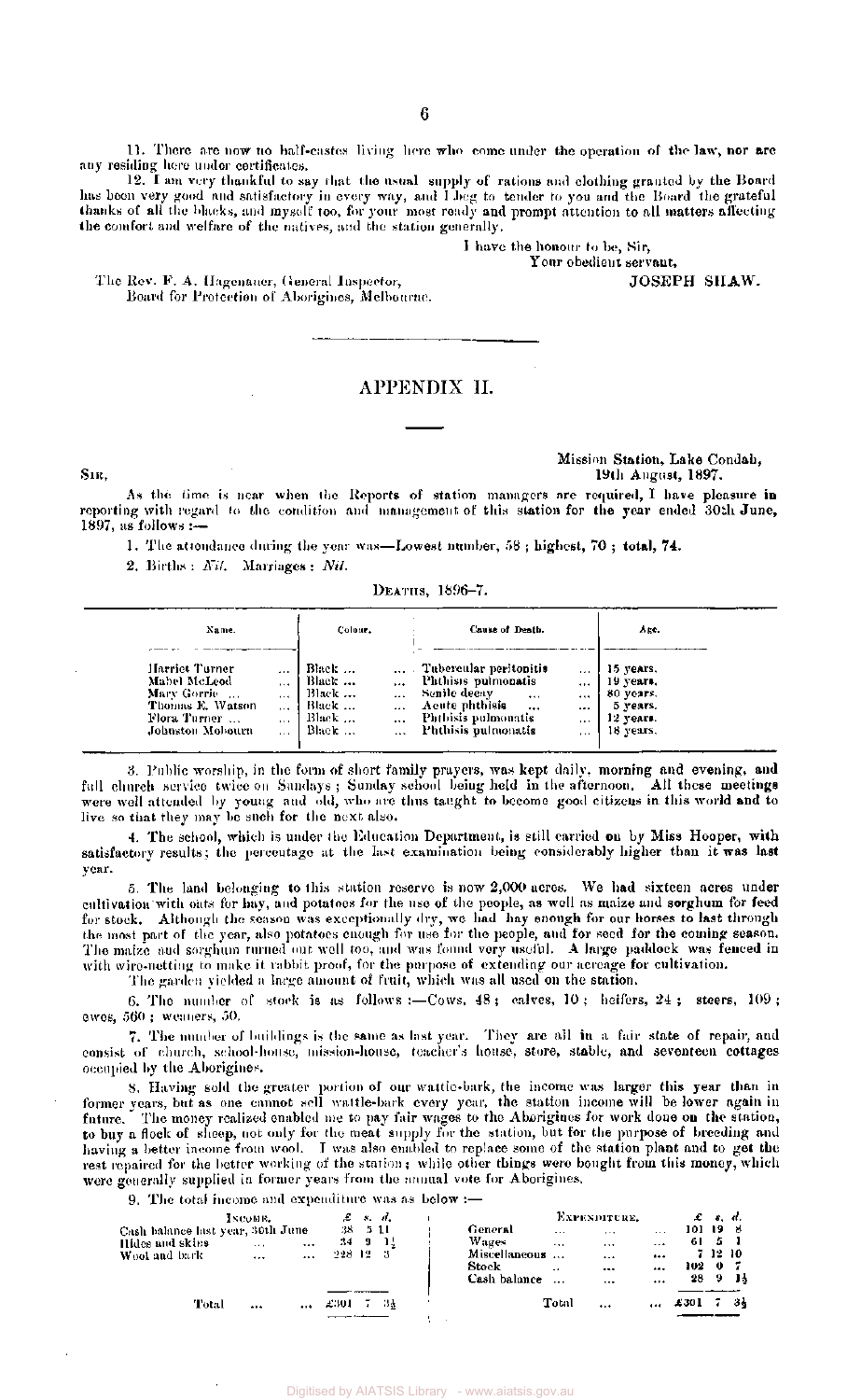11. Fishing and hunting are still pursued by the blacks, but owing to the dry season the fishing has been a complete failure, as the usual flood waters have not come down from the lake.

12. We had one case of drunkenness, but the offending parties were prosecuted and fined.

13. As a spirit of dissatisfaction was raised among the blacks here, we had a visit from the Hon. the Chief Secretary, D. N. McLeod, Esq., M.P., and A. A. C. Le Souef, Esq., Vice-Chairman of the Board for Aborigines. As everything was fully inquired into and the blacks received the fullest attention regarding this, 1 feel it my duty to express to those gentlemen who thus officially visited this station my sincerest thanks for the wise and able as well as kind manner with which they dealt with the case. I am glad to. report that a better and more contented spirit prevails among the natives since then.

14. All the rations and clothing were of good quality, and the supplies liberal, and on behalf of the blacks I have again much pleasure in tendering my thanks to the Board and you for the kind and wise distribution of the money voted by Parliament for the care and maintenance of the Aborigines.

15. I ought to state, before closing, that, owing to the kind and liberal thoughtfulness of the Board, our people celebrated Her Majesty's Jubilee in a loyal and happy manner, and 1 am sure the day, as well as the rejoicings they had, will live for many years in their memories.

I have the honour to be, Sir,

Your obedient servant,

The Rev. F. A. Hagenauer, The Rev. F. A. Hagenauer, T. H. STAHLE. General Inspector and Secretary, B.P.A., Melbourne.

#### APPENDIX III.

SIR,

Ramahyuck Mission Station, 19th July, 1897.

In compliance with your request of the 17th inst., I have the honour to forward to you the Annual Report (from 1st of July, 1896, to 30th June, 1897) on the statu and progress of the mission work among the Aborigines at this station.

1. The attendance of Aborigines has been as follows:—

|                      |          |          | Lowest | 1896.        | Highes<br>Number. Number. |                   |           |          | 1897.<br><b>Highest</b><br>Lowest<br>Number, Number, |
|----------------------|----------|----------|--------|--------------|---------------------------|-------------------|-----------|----------|------------------------------------------------------|
| July                 | $\cdots$ |          | 84     | $\cdots$     | -90                       | January           | $\cdots$  | $\cdots$ | 65.<br>-68<br>$\cdots$                               |
| August               | $\cdots$ | $\cdots$ | 67     | $\mathbf{a}$ | -82                       | February          |           | $\cdots$ | ti f<br>-67<br>$\cdots$                              |
| September            | $\cdots$ | $\cdots$ | 66     | $\cdots$     | 68                        | March<br>$\cdots$ |           |          | -67<br>64<br>$\cdots$                                |
| October              | $\cdots$ |          | 74.    | $\cdots$     | 77                        | April<br>         |           |          | 65.<br>-68<br>$\cdots$                               |
| November             |          | $\cdots$ | 71     | $\cdots$     | - 74                      | Mav<br>$\cdots$   |           | $\cdots$ | 67<br>-69<br>$\cdots$                                |
| December             | $\cdots$ | $\cdots$ | 80     |              | -84                       | June<br>          | $\cdot$ . | 1.1.1    | 65<br>68<br>$\ldots$                                 |
| .<br>$\cdot$ $\cdot$ | $\sim$   |          |        |              |                           |                   |           |          |                                                      |

2. (a) Marriage: One— Philip Pepper to Christina McCredie.

 $(b)$  Birth : One-

Frank Darby 20th July, 1896, father, Albert Darby, mother, Looloo Darby, all full black.

 $(c)$  Deaths.

|                                                                                                                                         | Names.                                                |                                       |                                                                          | Colour.                                                                            | Date of Death.                                                                                                                                                     | <b>Cause.</b>                                                                                                                                 | Age.                                                                            |  |  |
|-----------------------------------------------------------------------------------------------------------------------------------------|-------------------------------------------------------|---------------------------------------|--------------------------------------------------------------------------|------------------------------------------------------------------------------------|--------------------------------------------------------------------------------------------------------------------------------------------------------------------|-----------------------------------------------------------------------------------------------------------------------------------------------|---------------------------------------------------------------------------------|--|--|
| Georgiana King<br>Alice Grace King<br>Adolph Donald Moffat<br>Louise C. Login<br>Mary Scott<br>$\cdots$<br>Alice Login<br>William Login | $\bullet$<br>$\cdots$<br>$\cdots$<br><br><br>$\cdots$ | <br>1.11<br>.<br><br><br><br>$\cdots$ | $\cdots$<br>$\cdots$<br><br>$\cdots$<br>$\cdots$<br>$\cdots$<br>$\cdots$ | Black<br>$\cdots$<br>Black<br>Black<br>Black<br>Black<br>$\cdots$<br>Black<br>Huck | 1896.<br>-27th July<br>$\cdots$<br>oth August  Teething  10 months.<br>$17th$ August  Decline<br>-20th August<br>-30th October<br>– 10th November<br>24th November | Consumption $\frac{1}{25}$ years,<br>Fits<br>$\cdots$<br>  Consumption  <br>Decline<br>$\cdots$<br>Inflammation : 24 years.<br>of the bowels' | $\ldots$ 1 year and 6 months.<br>22 уеата.<br>57 years.<br>I year and 2 months. |  |  |

3. Religious services are kept every morning and evening during week days, and Sunday services twice, which are all well attended. Religious instruction is given to all the children five times a week, and Sunday school is carried on in the usual way with very good results in all the classes.

4. The school in connexion with the Department of Education is attended by all the children within the required ages, and very good progress has been made through the careful teaching of Miss Armour. The Inspector's examination for results was very satisfactory. Several of the children obtained their certificates at the same examination. Miss Armour has since been transferred to a higher school, and Miss Seymour has been appointed in her place.

5. As stated in last year's Report, 1,400 acres of our reserve having been handed over to the Department of Agriculture, only about 850 acres remain now for the Aboriginal Reserve, which is subdivided into several paddocks and a number of gardens for the private use of the Aborigines.

6. The number of stock of all kinds is at present 163, being 63 cows, 21 heifers, 39 steers, 31 calves, 2 bulls, 4 working bullocks, and 2 draught horses. Twenty-six cows, 2 steers, and 1 heifer have been killed for the supply of meat, and 19 head have been sold. Nearly all the cows arc broken in for milkers, and give a good supply of milk and butter during the season.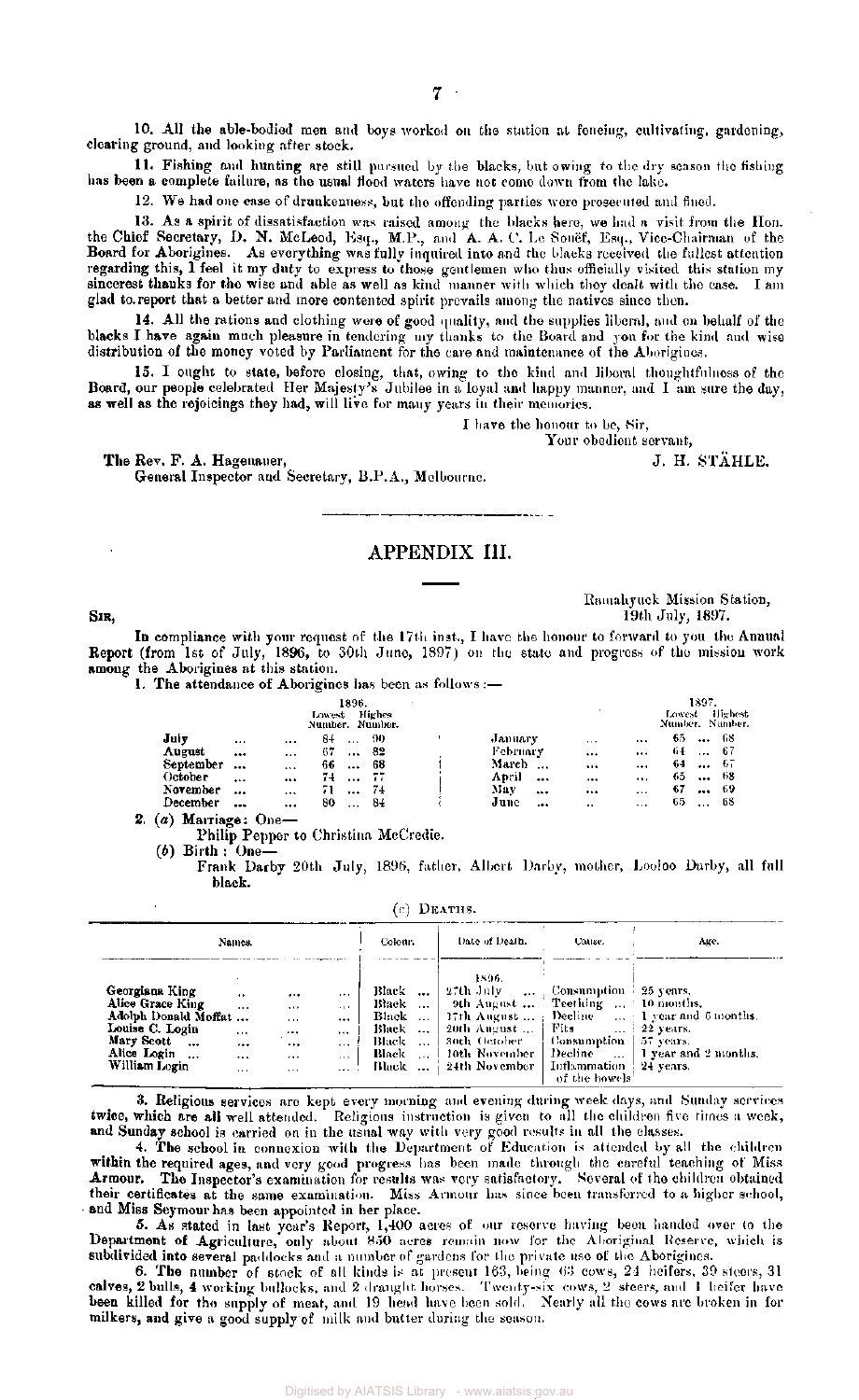7. The total income from the station has again been small, and naturally will remain so in future on account of the reduction of the reserve. We had a very good crop of  $\overline{\mathrm{hav}}$ , and a great supply of potatoes, and all kinds of vegetables, as well as a rich harvest of fruit, especially apples, so that the blacks could receive regular supplies during the season. The income and expenditure has been as follows:—

|                                                                 |            | INCOME.                              |                                     |                                                         |                  | EXPENDITURE.                                             |       |                                  |                          |                       |    |  |  |
|-----------------------------------------------------------------|------------|--------------------------------------|-------------------------------------|---------------------------------------------------------|------------------|----------------------------------------------------------|-------|----------------------------------|--------------------------|-----------------------|----|--|--|
| Cash balance forward<br>Surplus stock<br>Hides<br>Miscellaneous | <br>$$<br> | <br>$\cdots$<br>$\cdots$<br>$\cdots$ | $\bullet\bullet\bullet$<br><br><br> | $\pounds$ $\kappa$<br>114<br>62<br>8<br>\$ 15 \$<br>913 | -4.<br>-0<br>- 0 | Wages<br>$\cdots$<br>General expenses<br>Balance in cash |       | $\cdots$<br>$\cdots$<br>$\cdots$ | <br>$\cdots$<br>$\cdots$ | 1560<br>66 19 6<br>0. | 53 |  |  |
|                                                                 | Total      | $\cdots$                             |                                     | £82 10                                                  | - 9              |                                                          | Total | $\cdots$                         | $\cdots$                 | 182 IO                |    |  |  |

All accounts have been duly examined, audited, and passed by the General Inspector of Aborigines.

8. The number of buildings on the station is the same as last year, and all the cottages are fully occupied, so that ere long it will be needed to have one or two new ones crected for newly married people. The cottages are all in good repair, and are generally kept clean and well. We have crected some new and very substantial fences during the past year, and hope to carry on the same work for some time longer.

9. All able-bodied men who do a certain amount of work receive a small allowance of wages in addition to their usual supplies of rations, clothes, and other things.

10. Fishing and hunting is still carried on by the blacks, though not, to the extent as formerly.

11. There has been very little drinking noticed among the people belonging to this station.

12. The state of health among our people has not been good during the past year, and, with all care and medical attention, seven persons of all ages have passed away.

13. The supplies of clothes and rations have been of very good quality, and sufficient in quantity for all, for which I desire to express the best thanks to the Government and the Board in the name of all our people.

I have the honour to be, Sir,

Your obedient servant,

E. G. HAGENAUER, Acting Manager.

The Secretary, Board for Protection of Aborigines, Melbourne.

#### APPENDIX IV.

Mission Station, Lake Tyers, SIR, 3rd August, 1897.

I have the honour to forward my Report for the year which ended 30th June, 1897.

|  |  |  | 1. The daily attendance was as follows :- |  |  |
|--|--|--|-------------------------------------------|--|--|
|--|--|--|-------------------------------------------|--|--|

|           |          |          | Highest. |          | Lowest. |                 |          |          | Highest. |           | Lowest. |
|-----------|----------|----------|----------|----------|---------|-----------------|----------|----------|----------|-----------|---------|
| July      | $\cdots$ | $\cdots$ | 33       |          | 35      | January         |          | $\cdots$ | -39      |           | -37     |
| August    | $\cdots$ |          | 33       | $\cdots$ | 33      | February        | $\cdots$ |          | 44       |           | 38      |
| September | $\cdots$ |          | 23       | $\cdots$ | 23      | March           | $\cdots$ |          | 42       |           | 42      |
| October   | $-1$     |          | 38       |          | 23      | April           |          |          | 45       | $\cdots$  | 43      |
| November  |          |          | 42       |          | 42      | May<br>$\cdots$ |          |          | 43       | $\cdot$ . | -34     |
| December  |          |          | 38       | $\cdots$ | 33      | June            |          | $\cdots$ | 42       |           | 41      |

The total number belonging to district is 56.

2. We have had one marriage—

Roderick McLeod and Clara Bull, 21st December, 1896.

There have been two births-

Henry and Lizzie Barratt, a daughter, 20th June, 1896.

Roderick and Clara McLeod, a son, 27th July, 1896.

One death, William Harold, infant son of William and Caroline Hayes, 8th December, 1896. Cause of death, influenza.

3. Religious services are held daily, both morning and evening. Religious instruction is also given to the children daily after morning prayers. The day school is still under Miss Wall's care.

4. The quantity of land which comprises the reserve is  $4{,}000$  acres ;  $2{,}000$  acres are fenced, and about 100 acres near the station are used for cultivation and grazing.

5. The season having been a good one, we raised sufficient potatoes and other vegetables to supply all the people liberally. They have also been well supplied with fruit.

6. The stock on the station consists of 85 head of mixed cattle and 374 sheep.

7. The income and expenditure is as follows :—

|                      |             | Інсоме.      |                      |                         |                                |   | Ехрехотски.                                                                                                                                                                                           |
|----------------------|-------------|--------------|----------------------|-------------------------|--------------------------------|---|-------------------------------------------------------------------------------------------------------------------------------------------------------------------------------------------------------|
| Income-<br>Overdraft | <br>$+ + +$ | $\cdots$<br> | $-$ 6. 6.<br>$+ + +$ | $22 -$<br>$103 - 7 - S$ | $\mathcal{L}$ s.d.<br>$\theta$ | 9 | $\mathcal{L}$ $s$ , $d$ ,<br>Overdraft for 1896<br>$37 - 9 - 10$<br><br>$\mathbf{r}$<br>Wages account<br>-9<br>$\ddot{\phantom{0}}$<br>$\mathbf{H}$<br>General expenditure<br>72 O IO<br>$\cdots$<br> |
|                      |             |              |                      | $4.125 - 8$             |                                |   | $£125 - 8 = 5$                                                                                                                                                                                        |

8. The number of buildings on the station is the same as last year.

9. The blacks have been employed in useful work, such as clearing the ground and fencing cultivation paddocks.